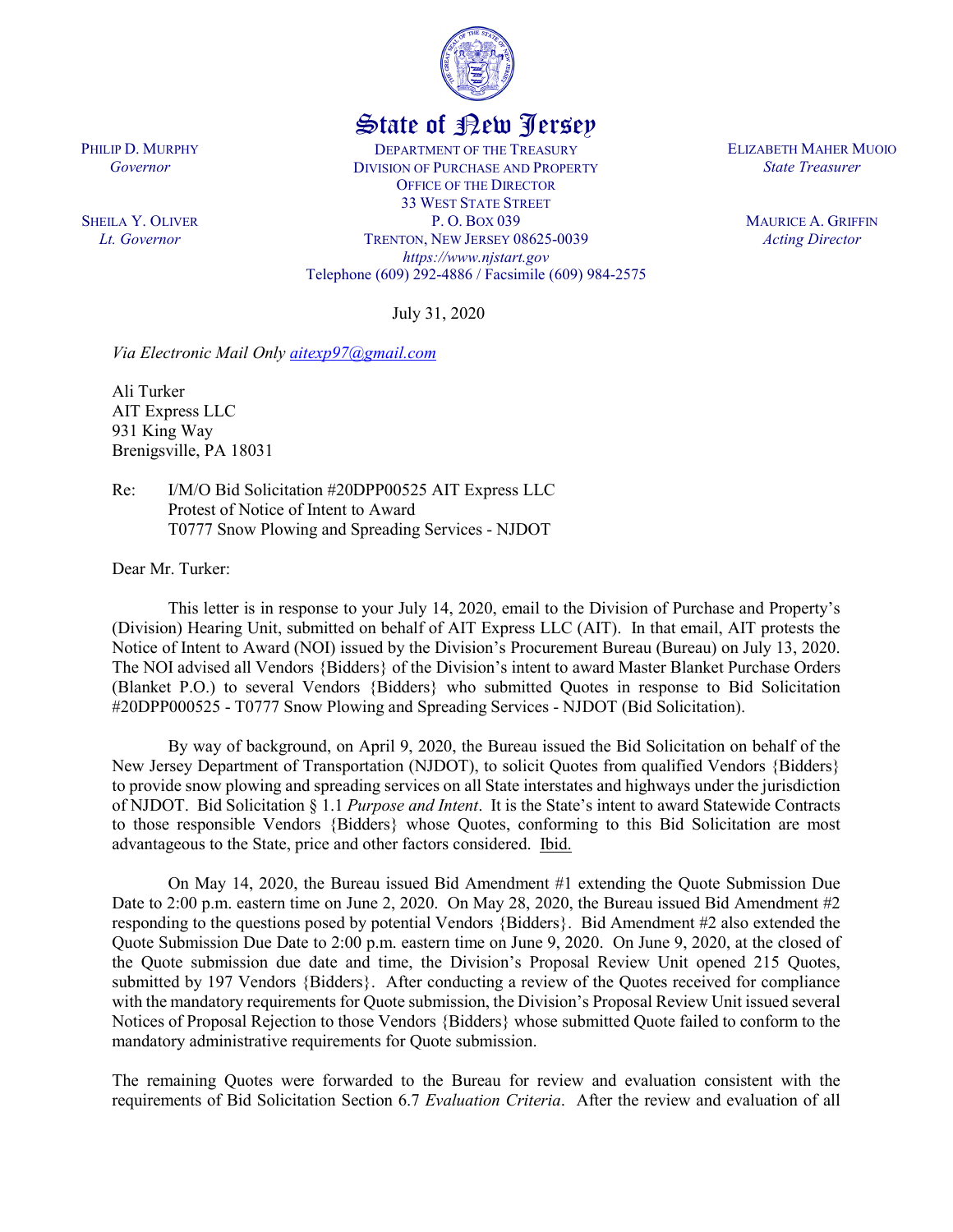Quotes received in response to the Bid Solicitation was completed, the Bureau completed a Recommendation Report which recommended Blanket P.O. awards to those responsible Vendors {Bidders} whose Quotes, conforming to the Bid Solicitation are most advantageous to the State, price and other factors considered. On July 13, 2020, the NOI was issued advising all Vendors {Bidders} that it was the State's intent to award a Blanket P.O.s consistent with the Bureau's Recommendation Report.<sup>[1](#page-1-0)</sup> As it relates to AIT, the Recommendation Report stated that AIT was the proposed awardee for Price Lines 324 and 365. [2](#page-1-1)

On July 14, 2020, the Division received AIT's protest email stating the following:

I have received the intent to award letter and list. My name is on Price Line 324-365. They both Class P and Class Q trucks, before I put price on these I asked if I could perform the work with Class R Trucks on these sections, over the phone state told me yes, I want to double check and so I can get my trucks ready for inspections.

[AIT 7.14.2020 Protest Email].

In consideration of AIT's protest, I have reviewed the record of this procurement, including the Bid Solicitation, the submitted Quotes, the relevant statutes, regulations, and case law. This review of the record has provided me with the information necessary to determine the facts of this matter and to render an informed Final Agency Decision on the merits of the protest. I set forth herein the Division's Final Agency Decision.

The New Jersey Courts have long recognized that the purpose of the public bidding process is to "secure for the public the benefits of unfettered competition." *Meadowbrook Carting Co. v. Borough of Island Heights*, 138 N.J. 307, 313 (1994). To that end, the "public bidding statutes exist for the benefit of the taxpayers, not bidders, and should be construed with sole reference to the public good." *Borough of Princeton v. Board of Chosen Freeholders,* 169 N.J. 135, 159-60 (1997). The objective of New Jersey's statutory procurement scheme is "to guard against favoritism, improvidence, extravagance and corruption; their aim is to secure for the public the benefits of unfettered competition." *Barrick v. State of New Jersey*, 218 N.J. 247, 258 (2014) (*citing*, *Keyes Martin & Co. v. Dir. of Div. of Purchase and Prop.*, 99 N.J. 244, 256 (1985)).

In its July 14, 2020, protest email, AIT appears to request confirmation from the Division that it can perform the work for Price Lines 324 and 365 with Class R trucks instead of Class P and Class Q trucks. The Bid Solicitation and the State-Supplied Price Sheet require 3 Class P Trucks for Price Line 324 and 3 Class Q Trucks for Price Line 365. As is shown below in AIT's submitted State-Supplied Price Sheet, for the two lines in question, AIT did not provide any additional information with its Quote to indicate that it could not do the work with the Classes of trucks that were required, nor did AIT provide any additional information to indicate that it was offering Class R trucks for either Price Line 324 or Price Line 365.

 $\overline{\phantom{a}}$ 

<span id="page-1-0"></span><sup>&</sup>lt;sup>1</sup> The list of Vendors {Bidders} who are recommended to receive a Blanket P.O. award are listed in the Bureau's July 9, 2020 Recommendation Report.

<span id="page-1-1"></span><sup>2</sup> See July 9, 2020 Recommendation Report, Pgs. 116, 118.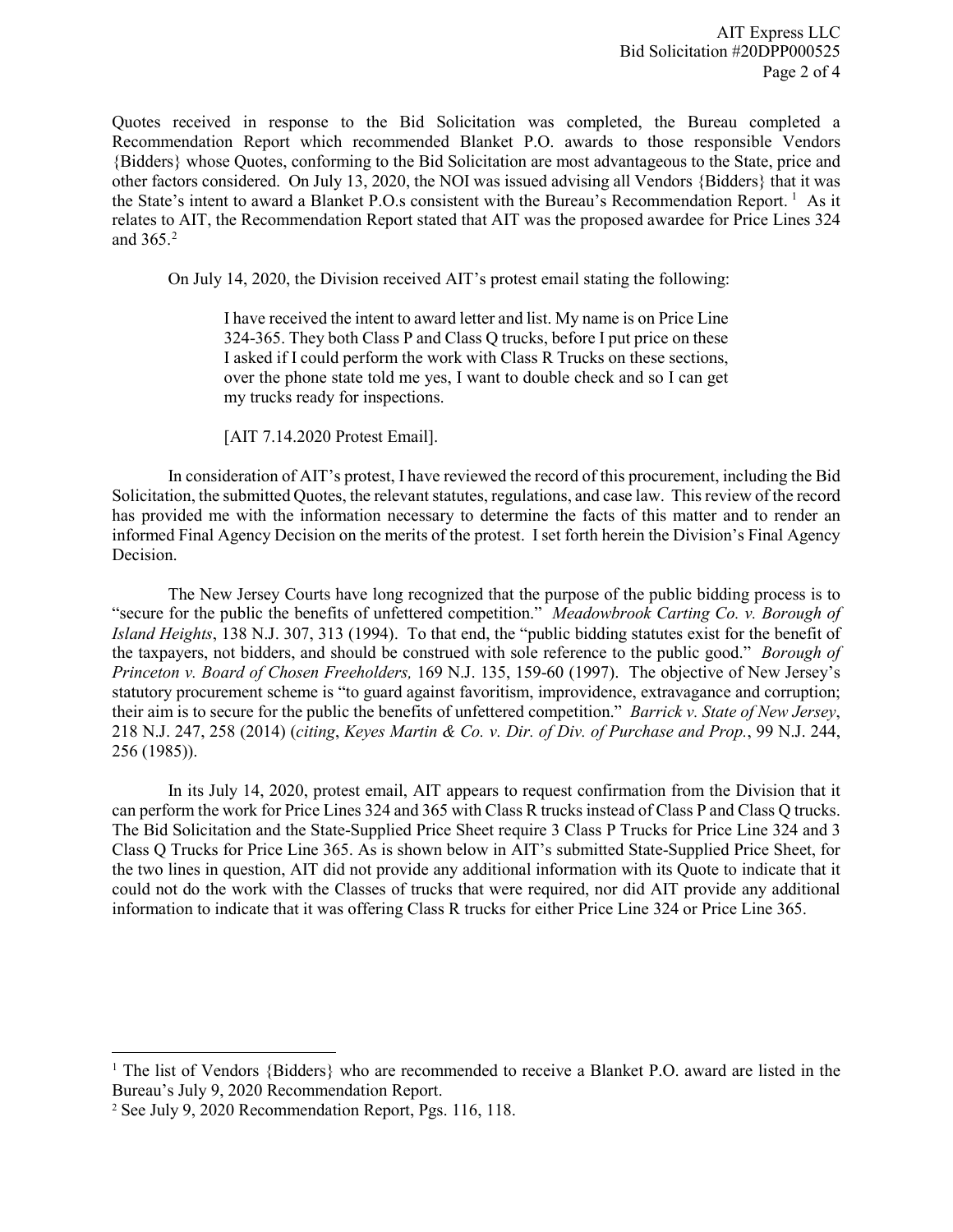## AIT Express LLC Bid Solicitation #20DPP000525 Page 3 of 4

|                                                                                                                                                                                                                                                                                                                                                                                                                                                                                                                                                                   | Insert Page Layout Formulas Data Review View $\bigcirc$ Tell me what you want to do<br>Home                                                                                                                                                                                                                                                                                                                |                      |                              | Copy of Copy of T0777 State-Supplied Price Sheet - Spreading Services-2 (3) - Excel                                                 |                                                                                                                                                           | 困<br>Romanowski, Troy Q                                                                              |
|-------------------------------------------------------------------------------------------------------------------------------------------------------------------------------------------------------------------------------------------------------------------------------------------------------------------------------------------------------------------------------------------------------------------------------------------------------------------------------------------------------------------------------------------------------------------|------------------------------------------------------------------------------------------------------------------------------------------------------------------------------------------------------------------------------------------------------------------------------------------------------------------------------------------------------------------------------------------------------------|----------------------|------------------------------|-------------------------------------------------------------------------------------------------------------------------------------|-----------------------------------------------------------------------------------------------------------------------------------------------------------|------------------------------------------------------------------------------------------------------|
| $\chi$ Cut<br>Clipboard                                                                                                                                                                                                                                                                                                                                                                                                                                                                                                                                           | $\mathbf{a} \cdot \mathbf{b}$ $\mathbf{a} \cdot \mathbf{c}$ $\mathbf{a} \cdot \mathbf{c}$ $\mathbf{a} \cdot \mathbf{c}$ $\mathbf{a} \cdot \mathbf{c}$ $\mathbf{a} \cdot \mathbf{c}$ $\mathbf{a} \cdot \mathbf{c}$ $\mathbf{a} \cdot \mathbf{c}$<br>ि Copy ≁<br>Format Painter<br>$\mathbb{E} \left[ \begin{array}{ccc} 0 & 0 & 0 \\ 0 & 0 & 0 \\ 0 & 0 & 0 \end{array} \right]$<br>$\overline{12}$<br>Font |                      | Alignment                    | $\sim 10^{11}$ m $\rm{Hz}$<br>Number                                                                                                | ш<br><b>↓</b> Fill +<br>Insert Delete Format<br>Clear -<br>Formatting ~ Table ~ Styles ~<br>$\sim$<br>Styles<br>Cells                                     | $\Sigma$ AutoSum $\cdot$ A <sub>T</sub><br>$\Omega$<br>Sort & Find &<br>Filter ~ Select ~<br>Editing |
|                                                                                                                                                                                                                                                                                                                                                                                                                                                                                                                                                                   | $-1$                                                                                                                                                                                                                                                                                                                                                                                                       |                      |                              | $\times$ $\checkmark$ fx $\parallel$ Circle and/or check YES or NO if you will be providing On-Board Wetting System for all trucks. |                                                                                                                                                           |                                                                                                      |
|                                                                                                                                                                                                                                                                                                                                                                                                                                                                                                                                                                   | <b>YES</b>                                                                                                                                                                                                                                                                                                                                                                                                 |                      |                              |                                                                                                                                     |                                                                                                                                                           |                                                                                                      |
| $\overline{A}$                                                                                                                                                                                                                                                                                                                                                                                                                                                                                                                                                    | B                                                                                                                                                                                                                                                                                                                                                                                                          | $\mathsf{C}$         | $\mathsf D$                  | F                                                                                                                                   |                                                                                                                                                           | G                                                                                                    |
|                                                                                                                                                                                                                                                                                                                                                                                                                                                                                                                                                                   | CLASS R - 6                                                                                                                                                                                                                                                                                                                                                                                                |                      |                              |                                                                                                                                     | Style of trucks that will be provided. Please circle   Circle and/or check YES or NO if you will be providing On-                                         |                                                                                                      |
|                                                                                                                                                                                                                                                                                                                                                                                                                                                                                                                                                                   | SPREADING SERVICES - D.O.T.<br><b>REGION: NORTH</b>                                                                                                                                                                                                                                                                                                                                                        |                      |                              | and/or check one (1) option below.                                                                                                  | Board Wetting System for all trucks.                                                                                                                      |                                                                                                      |
|                                                                                                                                                                                                                                                                                                                                                                                                                                                                                                                                                                   | CREW #: 212 FORT LEE YARD                                                                                                                                                                                                                                                                                                                                                                                  |                      |                              | Tailgate Mountad                                                                                                                    | YOS                                                                                                                                                       |                                                                                                      |
| 324                                                                                                                                                                                                                                                                                                                                                                                                                                                                                                                                                               | EDWIN AVENUE, FORT LEE, NJ                                                                                                                                                                                                                                                                                                                                                                                 | 1                    | <b>HOURLY</b><br>RATE        | Vbox $\Box$                                                                                                                         | ψp                                                                                                                                                        | \$<br>198.00                                                                                         |
|                                                                                                                                                                                                                                                                                                                                                                                                                                                                                                                                                                   | <b>NUMBER OF TRUCKS REQUIRED:</b>                                                                                                                                                                                                                                                                                                                                                                          |                      |                              | MidBody $_{\square}$                                                                                                                |                                                                                                                                                           |                                                                                                      |
|                                                                                                                                                                                                                                                                                                                                                                                                                                                                                                                                                                   | $CIA$ SSP-3                                                                                                                                                                                                                                                                                                                                                                                                |                      |                              |                                                                                                                                     | Style of trucks that will be provided. Please circle Circle and/or check YES or NO if you will be providing On-                                           |                                                                                                      |
|                                                                                                                                                                                                                                                                                                                                                                                                                                                                                                                                                                   | <b>SPREADING SERVICES - D.O.T.</b><br><b>REGION: NORTH</b>                                                                                                                                                                                                                                                                                                                                                 |                      |                              | and/or check one (1) option below.                                                                                                  | Board Wetting System for all trucks.                                                                                                                      |                                                                                                      |
|                                                                                                                                                                                                                                                                                                                                                                                                                                                                                                                                                                   | CREW #: 213 LODI YARD                                                                                                                                                                                                                                                                                                                                                                                      |                      |                              | Tailgate Mourced                                                                                                                    | Yns                                                                                                                                                       |                                                                                                      |
| 325                                                                                                                                                                                                                                                                                                                                                                                                                                                                                                                                                               | RT. 17 & GREGG STREET, LODI, NJ                                                                                                                                                                                                                                                                                                                                                                            | $\blacktriangleleft$ | <b>HOURLY</b><br>RATE        | Vbox $\Box$                                                                                                                         | <b>HD</b>                                                                                                                                                 | \$<br>198.00                                                                                         |
|                                                                                                                                                                                                                                                                                                                                                                                                                                                                                                                                                                   | <b>NUMBER OF TRUCKS REQUIRED:</b>                                                                                                                                                                                                                                                                                                                                                                          |                      |                              | <b>MidBody</b>                                                                                                                      |                                                                                                                                                           |                                                                                                      |
|                                                                                                                                                                                                                                                                                                                                                                                                                                                                                                                                                                   | CLASS R - 10                                                                                                                                                                                                                                                                                                                                                                                               |                      |                              |                                                                                                                                     |                                                                                                                                                           |                                                                                                      |
|                                                                                                                                                                                                                                                                                                                                                                                                                                                                                                                                                                   | SPREADING SERVICES - D.O.T.                                                                                                                                                                                                                                                                                                                                                                                |                      |                              |                                                                                                                                     | Style of trucks that will be provided. Please circle Circle and/or check YES or NO if you will be providing On-                                           |                                                                                                      |
|                                                                                                                                                                                                                                                                                                                                                                                                                                                                                                                                                                   |                                                                                                                                                                                                                                                                                                                                                                                                            |                      |                              |                                                                                                                                     |                                                                                                                                                           |                                                                                                      |
| ち・ボーキ<br>Copy of Copy of T0777 State-Supplied Price Sheet - Spreading Services-2 (3) - Excel<br>囨<br>Home Insert Page Layout Formulas Data Review View $\bigcirc$ Tell me what you want to do<br>Romanowski, Troy                                                                                                                                                                                                                                                                                                                                                 |                                                                                                                                                                                                                                                                                                                                                                                                            |                      |                              |                                                                                                                                     |                                                                                                                                                           |                                                                                                      |
| & Cut<br>$\Sigma$ AutoSum $\cdot$ $\frac{A}{Z}$<br>$\overline{\phantom{a}}$ $\overline{\phantom{a}}$ $\overline{\phantom{a}}$ $\overline{\phantom{a}}$ $\overline{\phantom{a}}$ $\overline{\phantom{a}}$ $\overline{\phantom{a}}$ $\overline{\phantom{a}}$ $\overline{\phantom{a}}$ $\overline{\phantom{a}}$ $\overline{\phantom{a}}$ $\overline{\phantom{a}}$ $\overline{\phantom{a}}$ $\overline{\phantom{a}}$ $\overline{\phantom{a}}$ $\overline{\phantom{a}}$ $\overline{\phantom{a}}$ $\overline{\phantom{a}}$ $\overline{\$<br>$\bm{\mathcal{L}}$<br>Arial |                                                                                                                                                                                                                                                                                                                                                                                                            |                      |                              |                                                                                                                                     |                                                                                                                                                           |                                                                                                      |
| $\overline{\downarrow}$ Fill $\overline{\downarrow}$<br><b>『he Copy ▼</b><br>Sort & Find &<br>Insert Delete Format<br>Clear *                                                                                                                                                                                                                                                                                                                                                                                                                                     |                                                                                                                                                                                                                                                                                                                                                                                                            |                      |                              |                                                                                                                                     |                                                                                                                                                           |                                                                                                      |
| Formatting * Table * Styles *<br><b>Contract Contract</b><br>$\sim$ 150 $^{\circ}$<br>Clipboard<br>$E_{\rm{H}}$<br>Font<br>Alignment<br>Number<br>Editing<br>Styles<br>Cells                                                                                                                                                                                                                                                                                                                                                                                      |                                                                                                                                                                                                                                                                                                                                                                                                            |                      |                              |                                                                                                                                     | Filter - Select -                                                                                                                                         |                                                                                                      |
| $\times$ $\swarrow$ fx circle and/or check YES or NO if you will be providing On-Board Wetting System for all trucks.                                                                                                                                                                                                                                                                                                                                                                                                                                             |                                                                                                                                                                                                                                                                                                                                                                                                            |                      |                              |                                                                                                                                     |                                                                                                                                                           |                                                                                                      |
| <b>YES</b>                                                                                                                                                                                                                                                                                                                                                                                                                                                                                                                                                        |                                                                                                                                                                                                                                                                                                                                                                                                            |                      |                              |                                                                                                                                     |                                                                                                                                                           |                                                                                                      |
|                                                                                                                                                                                                                                                                                                                                                                                                                                                                                                                                                                   | B                                                                                                                                                                                                                                                                                                                                                                                                          | C                    | D                            | $rac{E}{MidBody}$                                                                                                                   |                                                                                                                                                           | G                                                                                                    |
|                                                                                                                                                                                                                                                                                                                                                                                                                                                                                                                                                                   | <b>NUMBER OF TRUCKS REQUIRED:</b>                                                                                                                                                                                                                                                                                                                                                                          |                      |                              |                                                                                                                                     |                                                                                                                                                           |                                                                                                      |
|                                                                                                                                                                                                                                                                                                                                                                                                                                                                                                                                                                   | $CLASSO-4$                                                                                                                                                                                                                                                                                                                                                                                                 |                      |                              |                                                                                                                                     |                                                                                                                                                           |                                                                                                      |
|                                                                                                                                                                                                                                                                                                                                                                                                                                                                                                                                                                   | <b>SPREADING SERVICES - D.O.T.</b><br><b>REGION: CENTRAL</b>                                                                                                                                                                                                                                                                                                                                               |                      |                              | and/or check one (1) option below.                                                                                                  | Style of trucks that will be provided. Please circle   Circle and/or check YES or NO if you will be providing On-<br>Board Wetting System for all trucks. |                                                                                                      |
| 365                                                                                                                                                                                                                                                                                                                                                                                                                                                                                                                                                               | <b>CREW #: 334 MANAHAWKIN YARD</b>                                                                                                                                                                                                                                                                                                                                                                         |                      |                              | Tailgate Mountad                                                                                                                    | <b>YFS</b>                                                                                                                                                |                                                                                                      |
|                                                                                                                                                                                                                                                                                                                                                                                                                                                                                                                                                                   | <b>GROVE, NJ</b>                                                                                                                                                                                                                                                                                                                                                                                           | $\overline{1}$       | <b>HOURLY</b><br><b>RATE</b> | Vbox                                                                                                                                |                                                                                                                                                           | \$<br>198.00                                                                                         |
|                                                                                                                                                                                                                                                                                                                                                                                                                                                                                                                                                                   | <b>NUMBER OF TRUCKS REQUIRED:</b>                                                                                                                                                                                                                                                                                                                                                                          |                      |                              | MidBody $\Box$                                                                                                                      | Nθ                                                                                                                                                        |                                                                                                      |
|                                                                                                                                                                                                                                                                                                                                                                                                                                                                                                                                                                   | CLASS Q - 3                                                                                                                                                                                                                                                                                                                                                                                                |                      |                              |                                                                                                                                     |                                                                                                                                                           |                                                                                                      |
|                                                                                                                                                                                                                                                                                                                                                                                                                                                                                                                                                                   | <b>SPREADING SERVICES - D.O.T.</b>                                                                                                                                                                                                                                                                                                                                                                         |                      |                              | tyle of trucks that will be provided. Please circle                                                                                 | Circle and/or check TES or NOTFyou will be providing On                                                                                                   |                                                                                                      |
|                                                                                                                                                                                                                                                                                                                                                                                                                                                                                                                                                                   | <b>REGION: CENTRAL</b><br><b>CREW #: 335 KEASBEY YARD</b>                                                                                                                                                                                                                                                                                                                                                  |                      |                              | and/or check one (1) option below.<br>Tailgate Mountad                                                                              | Board Wetting System for all trucks.                                                                                                                      |                                                                                                      |
|                                                                                                                                                                                                                                                                                                                                                                                                                                                                                                                                                                   | CROWS MILL ROAD, KEASBEY, NJ                                                                                                                                                                                                                                                                                                                                                                               |                      | <b>HOURLY</b>                | $Vbox$ <sub><math>\Box</math></sub>                                                                                                 | YES                                                                                                                                                       |                                                                                                      |
| 366                                                                                                                                                                                                                                                                                                                                                                                                                                                                                                                                                               | <b>NUBMER OF TRUCKS REQUIRED:</b>                                                                                                                                                                                                                                                                                                                                                                          | $\overline{1}$       | <b>RATE</b>                  | MidBody                                                                                                                             | <b>ND</b>                                                                                                                                                 | 188.00<br>\$                                                                                         |
|                                                                                                                                                                                                                                                                                                                                                                                                                                                                                                                                                                   |                                                                                                                                                                                                                                                                                                                                                                                                            |                      |                              |                                                                                                                                     |                                                                                                                                                           |                                                                                                      |
|                                                                                                                                                                                                                                                                                                                                                                                                                                                                                                                                                                   | CLASS <sub>R-9</sub>                                                                                                                                                                                                                                                                                                                                                                                       |                      |                              |                                                                                                                                     |                                                                                                                                                           |                                                                                                      |

Furthermore, contrary to the statement in AIT's protest email, neither the Bureau, nor NJDOT has any record of any communication with AIT, whereby the Bureau or NJDOT might have discussed the requirements of the Bid Solicitation with AIT.

Allowing AIT to correct its submitted Quote after the Quote opening date by offering anything other than the three (3) Class P trucks that it bid on for Price Line 324 and the three (3) Class Q trucks that it bid on for Price Line 365 would result in an impermissible supplementation of the Quote, which the Division cannot allow as doing so would be contrary to the Court's holding in *In re Protest of Award of On-Line Games Prod. & Operation Servs. Contract*, Bid No. 95-X-20175, 279 N.J. Super. 566, 597 (App. Div. 1995). In *On-Line Games* the Appellate Division held that "in clarifying or elaborating on a proposal, a bidder explains or amplifies what is already there. In supplementing, changing or correcting a proposal,